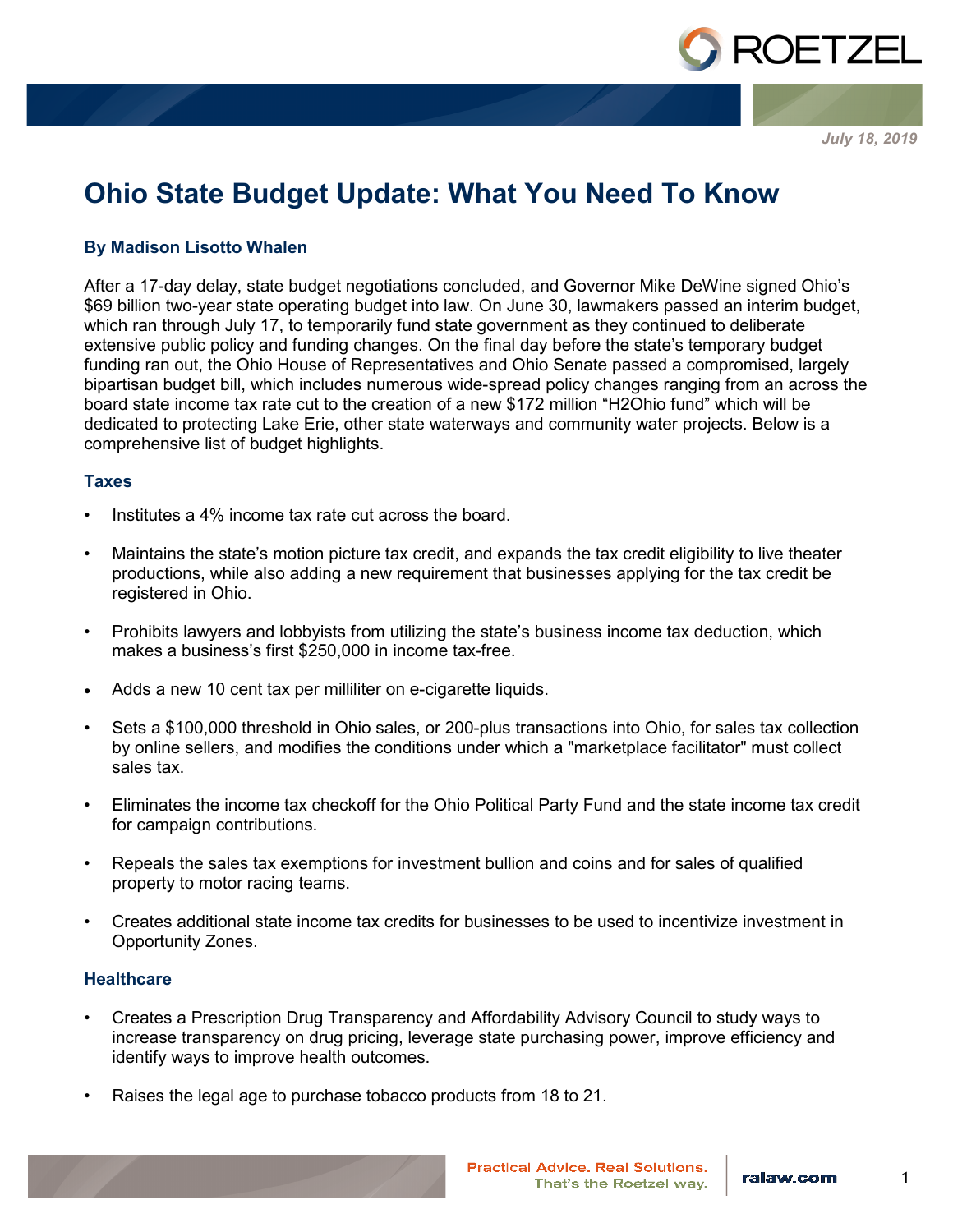

- Includes \$675 million for wraparound wellness services for at-risk students, which can be utilized for things such as mental health treatment, counseling, tutoring and after-school programs.
- Requires alcohol, drug addiction, and mental health services (ADAMHS) boards to establish and administer, in collaboration with the other ADAMHS boards that serve the same state psychiatric hospital region, six mental health crisis stabilization centers.
- Authorizes local boards of health to establish fetal-infant mortality review boards to review fetal and infant deaths.
- Revises the Child Lead Poison Advisory Council.
- Requires the Ohio Department of Health to establish a Lead-Safe Home Fund Pilot Program to improve housing conditions for children by providing grants to eligible property owners for lead-safe remediation actions.

## **Local Government**

- Increases the Local Government Fund by 1.68%, resulting in an additional \$5.2 million each year.
- Creates \$172 million H2Ohio fund dedicated to protecting Lake Erie, other state waterways and community water projects.
- Prohibits municipalities from taxing Supplemental Executive Retirement Plan (SERP) compensation, while maintaining the federal and state government's ability to tax SERP compensation.
- Moves the Ohio presidential primary election to the third Tuesday after the first Monday in March, which next year will coincide with St. Patrick's Day on March 17.
- Increases county recorder fees, thus boosting funding for the Housing Trust Fund for homelessness and affordable housing grants.
- Funds the Multi-Agency Radio Communication local government fee offset at \$4 million over the biennium.
- Requires a municipality that receives a negative distribution from the state, for business net profit filings through the state centralized collection of municipal net profit revenues, to pay the amount of the deficiency to the state, and failed payments will result in the state seizure of other municipal funds.
- Allows police departments to apply for School Safety Training Grants if the local school district did not apply.
- Grants counties discretion to use revenue derived from concealed handgun license fees for costs incurred in constructing, maintaining, or renovating a shooting range used by the sheriff or his/her employees.
- Allows a city to file a property lien if a resident has unpaid trash collection fees over \$250.